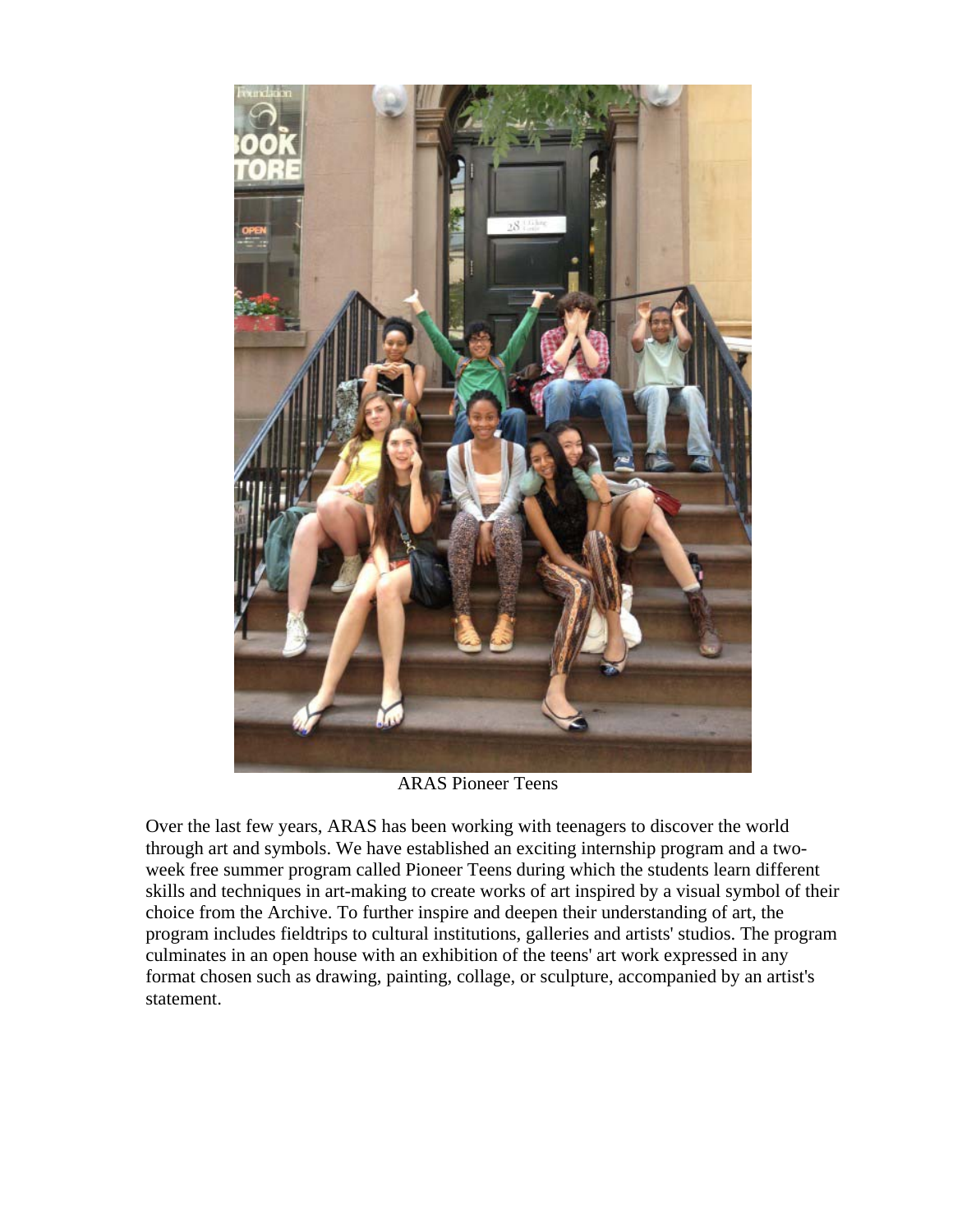

Collaborative art work on the symbols Mandrake and Phoenix

The artwork that the teens have made during this program has been extraordinary. Seeing the teens get inspired by symbols and how they can be portrayed cross-culturally in art is very exciting for us as it really demonstrates the potential of the ARAS archive.



Art work by teen on the symbol of Shipwreck/Ocean.

The program has been a great success and we are hoping to build on that going forward. The feedback we have received from our participants has been very positive: